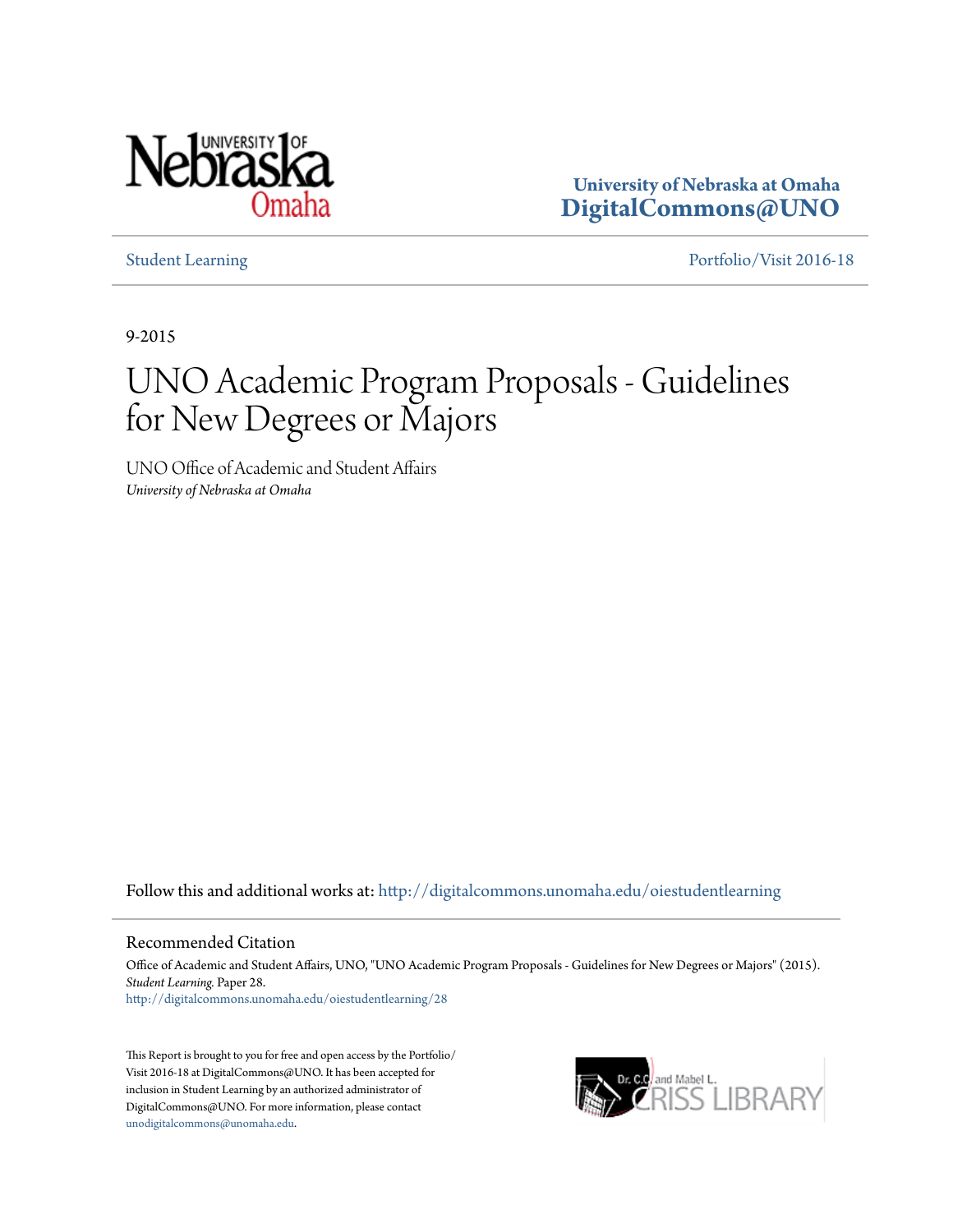

# **New Degree and Major Proposal Form**

#### **Guidelines**

- Answer each question completely.
- The length of this proposal should be approximately ten pages.
- The proposal must go through the necessary college and department approvals before submission to the Office of Academic Affairs.
- The proposal should be submitted along with the budget table accounting for projected expenses and revenues in the first five years of implementation and a letter of support from the Dean's Office. The letter should state that the proposal has received the appropriate college and department/school approvals, and is recommended by the dean.
- Depending on the time of submission and review meeting schedules, it can take up to one year after the Office of Academic Affairs receives this proposal for the proposal to go through the multiple internal and external review procedures.
- Note: this document will be submitted to the Board of Regents (BoR) and the Nebraska Coordinating Commission for Postsecondary Education (CCPE), and will become a public document.

#### **Descriptive Information**

- Name of institution proposing the program: The University of Nebraska at Omaha
- Name of the program proposed:
- Degrees/credentials to be awarded graduates of the program: (e.g., diploma, BA, MA, etc.)
- Other programs offered in this field by this institution:
- CIP code:
- List the administrative units for the program: (e.g., college, division, department, etc.)
- Proposed delivery site(s), and type(s) of delivery, if applicable:
- Date approved by governing board: TBD
- Proposed date (term/year) the program will be initiated: TBD

#### **1. Description and Purpose of the Proposed Program**

• Provide a short (one or two pages) description of the proposed program.

# **2. Program of Study**

- Address the following:
	- Admission requirements
	- Major topics
	- Courses and credit hours required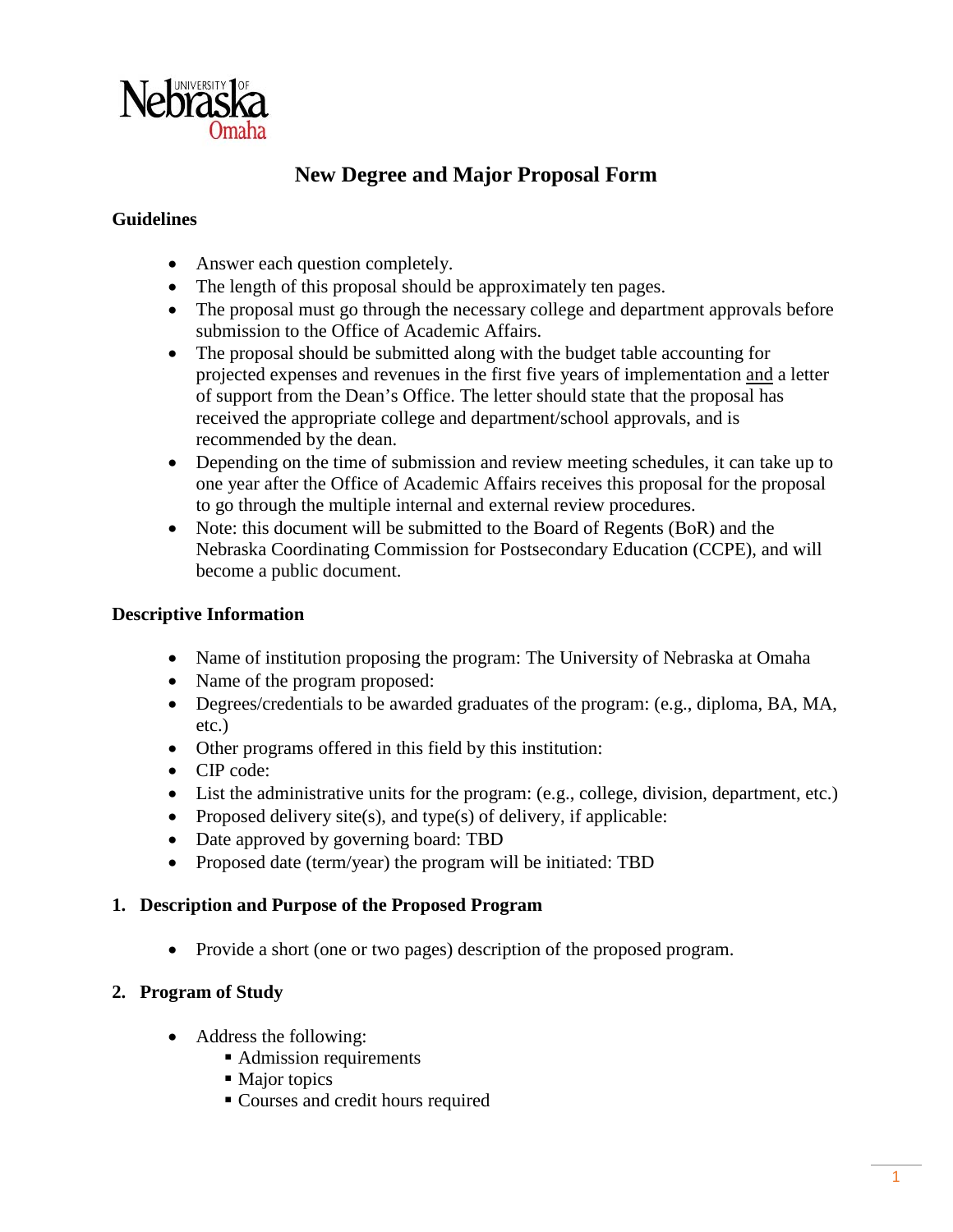- Areas of concentration (if applicable)
- Ensure that the program of study follows the appropriate undergraduate or graduate academic guidelines.

# **3. Faculty, Staff, and other Resources**

- What resources are required to implement and maintain the proposed program for the first five years and long term? Specifically address:
	- Number of faculty and staff required to implement the proposed program
	- Additional physical facilities needed
	- Instructional equipment and informational resources
- Differentiate between currently available resources, and additional resources needed.
- Provide any necessary explanations to complement the CCPE-approved budget table submitted.
- Please ensure consistency between the CCPE-approved budget tables, the footnotes in the budget tables, and the narrative in the proposal.

# **4. Evidence of Need and Demand**

- Why is the proposed program needed?
	- Address community, state, regional, national and/or international need for graduates of the proposed program.
	- **Provide documentation and data to support arguments with appropriate** references.
- What are employment and educational advancement opportunities for graduates of the proposed program?
	- If possible, provide documentation and data to support arguments with appropriate references.
- What are the enrollment projections:
	- Number of students expected to enroll in the program in each of the first five years of operation and basis for the estimate.
	- **Minimum number of students required to make the program viable.**

#### **5. Partnerships with Business**

- List the relevant partnerships with businesses
- Discuss potential business collaborations anticipated

#### **6. Collaborations within the University of Nebraska**

• Discuss collaborations of other UNO colleges and departments with the principal department offering the program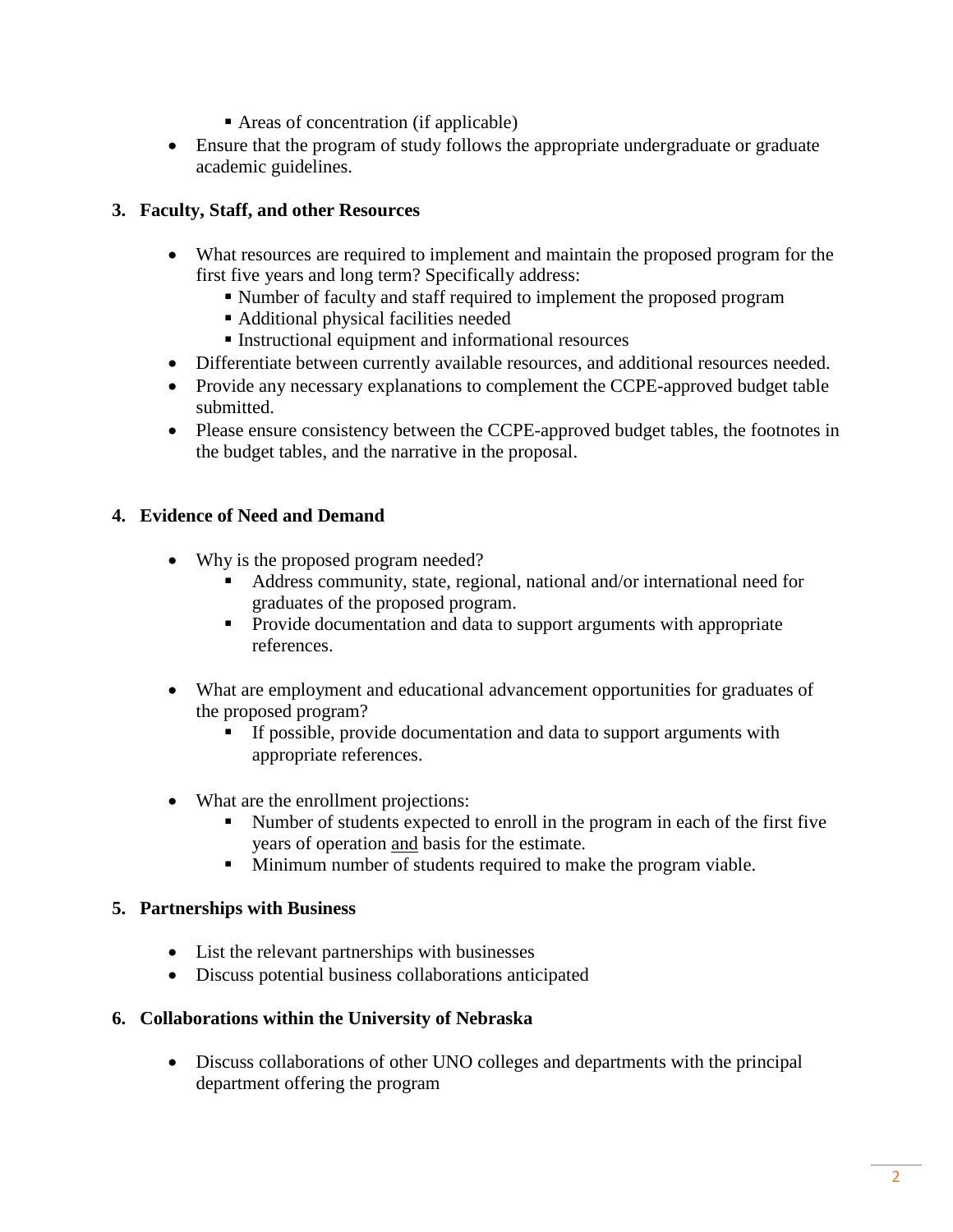• Discuss collaborations with other University of Nebraska campuses (UNL, UNK, and UNMC)

#### **7. Collaborations with Higher Education Institutions and Agencies External to the University**

• List partnerships with other colleges, universities, and agencies, and describe the nature of the partnerships.

#### **8. Centrality to Role and Mission of the Institution**

• To what extent does the proposed program support UNO's Mission Statement and Strategic Plan? [Click here](http://www.unomaha.edu/strategic-plan/index.php) for more information.

#### **9. Consistency with the University of Nebraska Strategic Framework**

• To what extent does the proposed program support the University of Nebraska Strategic Framework? [Click here](http://nebraska.edu/strategic-framework.html) for more information.

#### **10. Avoidance of Unnecessary Duplication**

- Discuss similar programs offered in Nebraska and the Midwest region by public or private institutions.
- What are the differences between the proposed program and the currently available programs?

#### **11. Consistency with the Comprehensive Statewide Plan for Postsecondary Education**

• How does the proposed program support relevant statewide goals for education? [Click here](https://ccpe.nebraska.gov/sites/ccpe.nebraska.gov/files/doc/CompPlan.pdf) to read the Comprehensive Statewide Plan for Postsecondary Education.

Note that chapters 3, 4, 8, 9, and 10 are responsive to CCPE guidelines consistent with statutory provisions in LB816 (1999) which states (excerpted):

"The commission shall establish criteria for the review, monitoring, and approval or disapproval of programs. The governing boards of the public institutions shall be responsible for assuring the quality and effectiveness of programs offered by their institutions. The commission's criteria shall be designed to (a) meet educational needs and (b) assure efficiency and avoid unnecessary duplication." Criteria shall include:

- (i) Centrality to the role and mission of the public institution;
- (ii) Consistency with the comprehensive statewide plan;
- (iii) Evidence of need and demand; and
- (iv) Adequacy of resources to support proposed new programs.